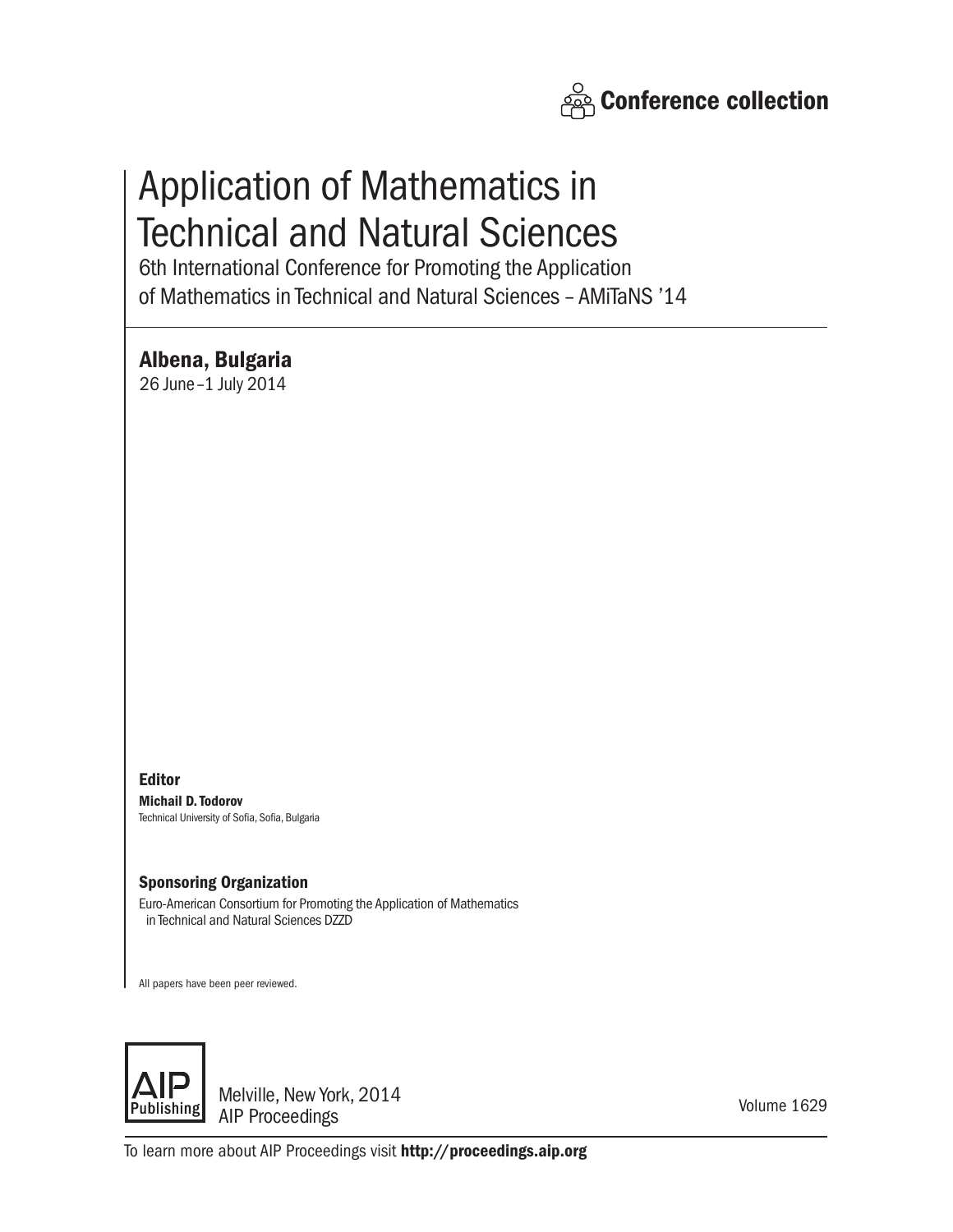### **Editors**

Michail D. Todorov Technical University of Sofia Faculty of Applied Mathematics and Informatics 8 Kliment Ohridski Blvd. 1000 Sofia Bulgaria

E-mail: mtod@tu-sofia.bg

Authorization to photocopy items for internal or personal use, beyond the free copying permitted under the 1978 U.S. Copyright Law (see statement below), is granted by the AIP Publishing LLC for users registered with the Copyright Clearance Center (CCC) Transactional Reporting Service, provided that the base fee of \$30.00 per copy is paid directly to CCC, 222 Rosewood Drive, Danvers, MA 01923, USA: http://www. copyright.com. For those organizations that have been granted a photocopy license by CCC, a separate system of payment has been arranged. The fee code for users of the Transactional Reporting Services is: 978-0-7354-1268-2/14/\$30.00

**AIP** © 2014 AIP Publishing LLC

No claim is made to original U.S. Government works.

Permission is granted to quote from the AIP Conference Proceedings with the customary acknowledgment of the source. Republication of an article or portions thereof (e.g., extensive excerpts, figures, tables, etc.) in original form or in translation, as well as other types of reuse (e.g., in course packs) require formal permission from AIP Publishing and may be subject to fees. As a courtesy, the author of the original proceedings article should be informed of any request for republication/reuse. Permission may be obtained online using RightsLink. Locate the article online at http://proceedings.aip.org, then simply click on the RightsLink icon/"Permissions/Reprints" link found in the article abstract. You may also address requests to: AIP Publishing Office of Rights and Permissions, Suite 300, 1305 Walt Whitman Road, Melville, NY 11747-4300, USA; Fax: 516-576-2450; Tel.: 516-576-2268; E-mail: rights@aip.org.

ISBN 978-0-7354-1268-2 (Original Print) ISSN 0094-243X Printed in the United States of America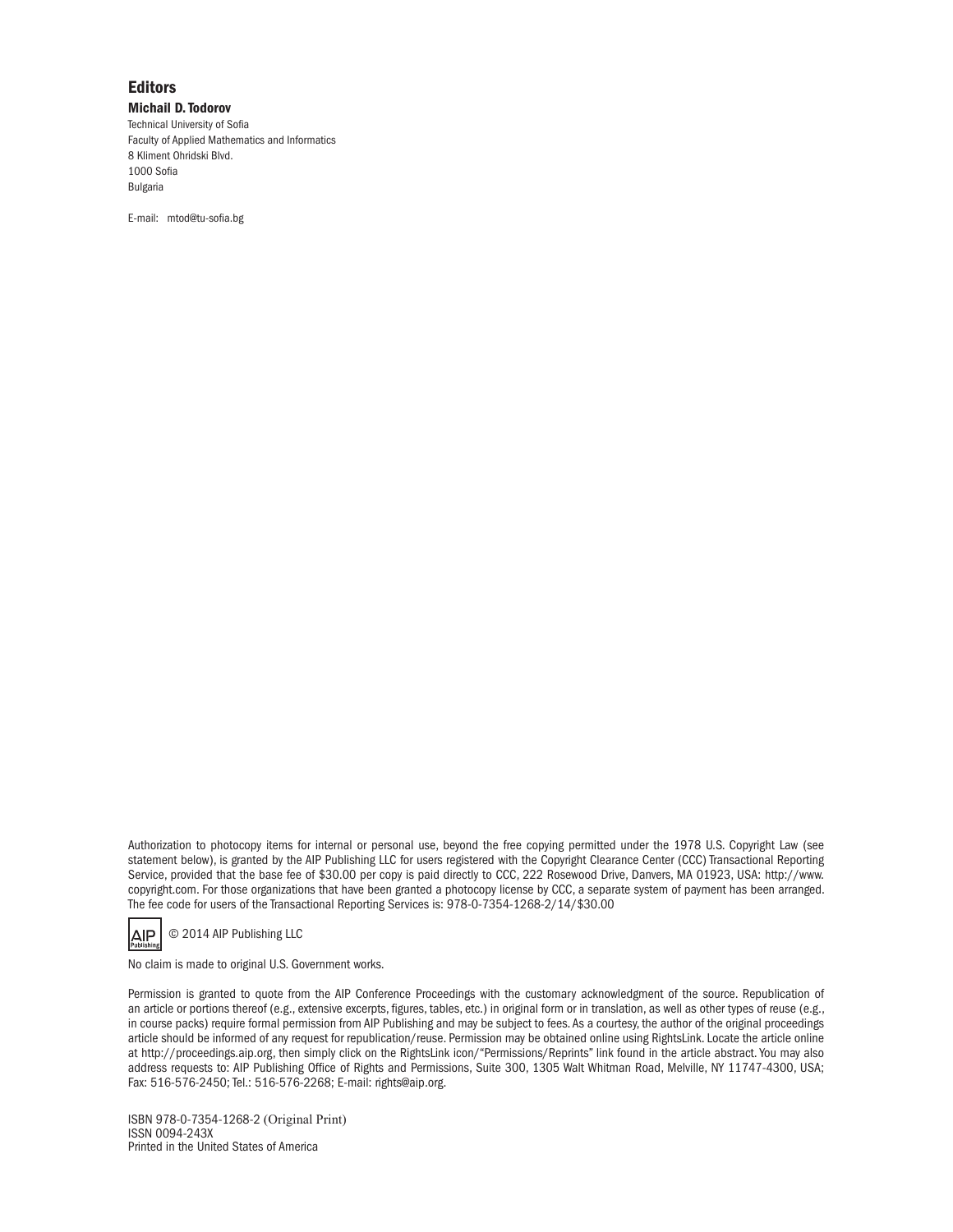# *AIP Conference Proceedings***, Volume 1629 Application of Mathematics in Technical and Natural Sciences 6th International Conference for Promoting the Application of Mathematics in Technical and Natural Sciences – AMiTaNS '14**

## **Table of Contents**

| Preface: Application of Mathematics in Technical and Natural Sciences - 6th International<br>Conference - AMiTaNS'14<br>M. D. Todorov |                |
|---------------------------------------------------------------------------------------------------------------------------------------|----------------|
| <b>Program Committee</b>                                                                                                              | 3              |
| <b>List of Participants</b>                                                                                                           | $\overline{4}$ |
| <b>Photographs AMiTaNS '14</b>                                                                                                        | 11             |

### **PLENARY LECTURES**

| A semi-Lagrangian approach in the finite element method for the Navier-Stokes equations<br>of viscous heat-conducting gas<br>V. Shaidurov, G. Shchepanovskaya, and M. Yakubovich | 19 |
|----------------------------------------------------------------------------------------------------------------------------------------------------------------------------------|----|
| Some properties of Hermite finite elements on rectangles<br>V. Shaidurov, S. Shut, and L. Gileva                                                                                 | 32 |
| Investigation of aircraft vortex wake structure<br>N. A. Baranov and L. I. Turchak                                                                                               | 44 |
| Numerical simulation of the aluminum production<br>P. A. Popov and P. N. Vabishchevich                                                                                           | 56 |
| SYMPOSIUM: DISCRETE SINGULARITIES METHODS IN MATHEMATICAL PHYSICS<br>Numerical simulation of separated flow over three-dimensional complex shape bodies                          |    |

| with some vortex method |                                                      |
|-------------------------|------------------------------------------------------|
|                         | A. A. Aparinov, A. V. Setukha, and A. I. Zhelannikov |

69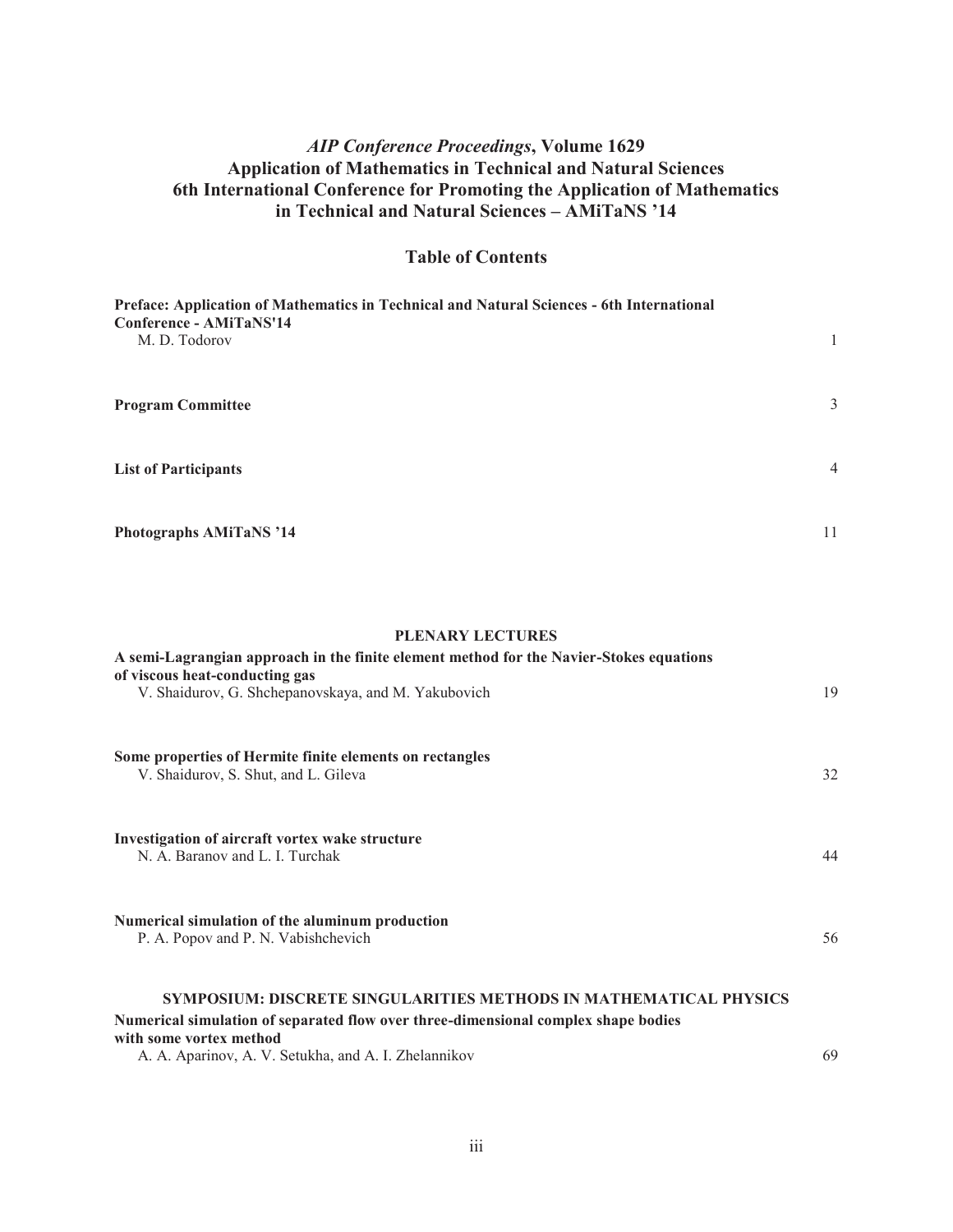| The problem of impulse control for the string equation with an external load with two fixed<br>endpoint in the space of the functions of bounded $p$ -variation<br>Y. M. Donchyk                             | 77  |
|--------------------------------------------------------------------------------------------------------------------------------------------------------------------------------------------------------------|-----|
| Generalized mathematical model of thermal diffusion in powder metallurgy<br>V. Lyashenko and T. Hryhorova                                                                                                    | 85  |
| Control of heat source in a heat conduction problem<br>V. Lyashenko and E. Kobilskaya                                                                                                                        | 94  |
| Mathematical and computational modeling of the diffraction problems by discrete singularities<br>method<br>K. V. Nesvit                                                                                      | 102 |
| Asymptotic method of modeling of thin walled shells based on 2D Padé approximations<br>V. Olevskyi                                                                                                           | 110 |
| On one numerical scheme of the solution of a three-dimensional problem of diffraction<br>of an electromagnetic wave on thin ideally conductive screens<br>G. V. Ryzhakov                                     | 127 |
| Numerical simulation of gas dynamics and heat exchange tasks in fuel assemblies<br>of the nuclear reactors<br>S. V. Zhuchenko                                                                                | 135 |
| SPECIAL SESSION: THEORETICAL AND NUMERICAL ANALYSIS<br>OF GENERALIZED WAVE EQUATIONS                                                                                                                         |     |
| Four-photon parametric mixing and interaction between filaments<br>D. A. Georgieva and L. M. Kovachev                                                                                                        | 146 |
| The in-phase states of Josephson junctions stacks as attractors<br>I. Hristov, S. Dimova, and R. Hristova                                                                                                    | 154 |
| Solutions of the Klein-Gordon equation with equal scalar and vector harmonic oscillator plus<br>inverse quadratic potential<br>B. I. Ita, H. P. Obong, C. O. Ehi-Eromosele, A. Edobor-Osoh, and A. I. Ikeuba | 162 |
| The light filament as vector solitary wave<br>L. M. Kovachev                                                                                                                                                 | 167 |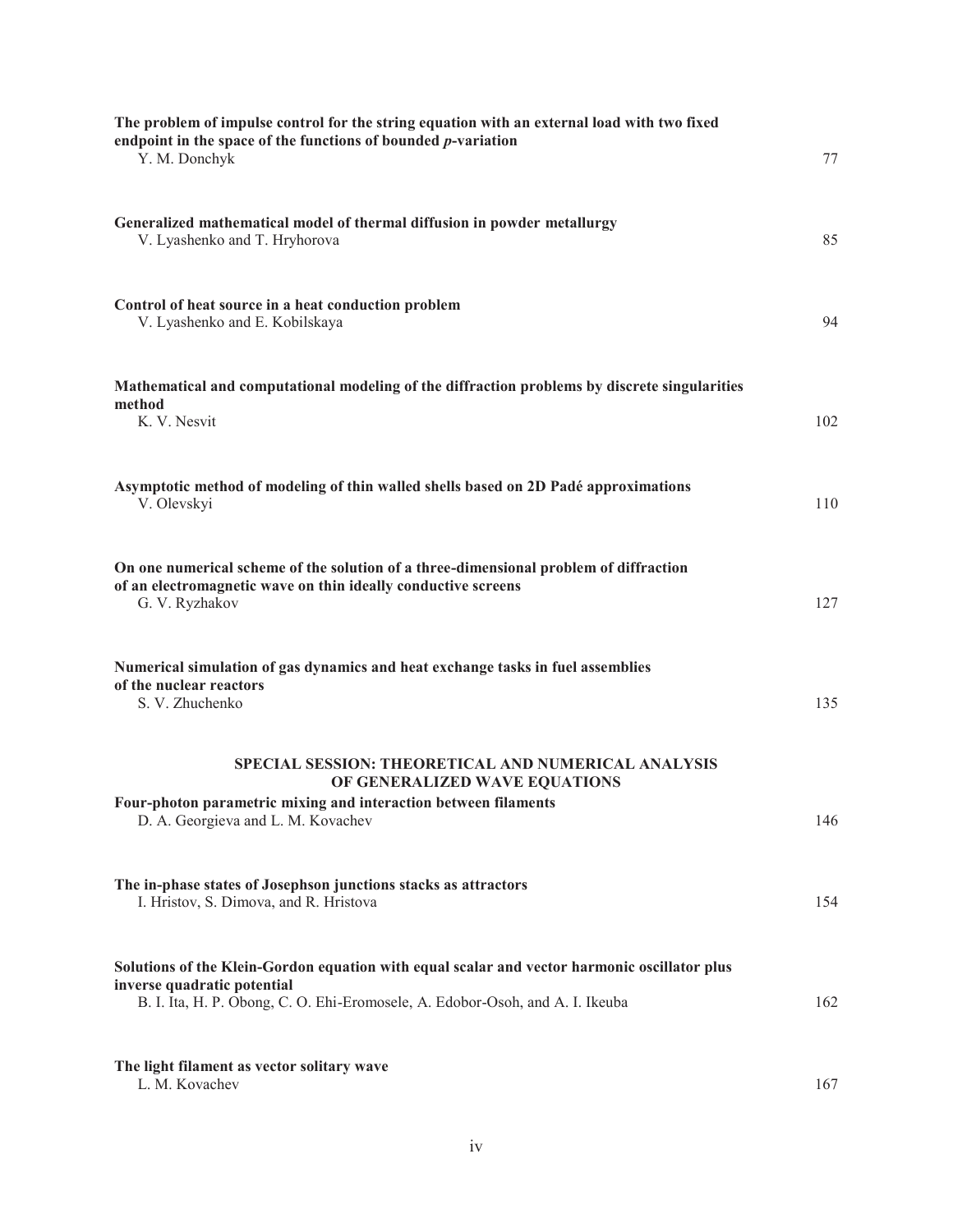| Global behavior of the solutions to Boussinesq type equation with linear restoring force<br>N. Kutev, N. Kolkovska, and M. Dimova                                                                                  | 172 |
|--------------------------------------------------------------------------------------------------------------------------------------------------------------------------------------------------------------------|-----|
| Modeling interactions of soliton trains. Effects of external potentials<br>M. D. Todorov, V. S. Gerdjikov, and A. V. Kyuldjiev                                                                                     | 186 |
| <b>Explicit parametrizations of Willmore surfaces</b><br>V. M. Vassilev, P. A. Djondjorov, E. Atanassov, M. Ts. Hadzhilazova, and I. M. Mladenov                                                                   | 201 |
| A numerical investigation of stability of 1D soliton solutions of Boussinesq paradigm equation<br>in the 2D case<br>D. Vasileva                                                                                    | 207 |
| Ac-driven nonlinear Schrödinger equation and double sine-Gordon equation: Numerical study<br>of complexes of localized states<br>E. V. Zemlyanaya, N. V. Alexeeva, and P. Kh. Atanasova                            | 217 |
| <b>APPLIED PHYSICS</b><br>Two-axes decompositions of (pseudo-)rotations and some of their applications<br>D. S. Brezov, C. D. Mladenova, and I. M. Mladenov                                                        | 226 |
| Solutions of the Schrödinger equation with inversely quadratic effective plus Mie-type potential<br>using Nikiforov-Uvarov method<br>B. I. Ita, C. O. Ehi-Eromosele, A. Edobor-Osoh, A. I. Ikeuba, and T. A. Anake | 235 |
| <b>BIOMATHEMATICS</b><br>On the excitation of Goodwin's oscillations<br>A. O. Antonova, S. N. Reznik, and M. D. Todorov                                                                                            | 239 |
| The effect of consumption delay on the excitation of Goodwin's oscillations<br>A. O. Antonova, S. N. Reznik, and M. D. Todorov                                                                                     | 247 |
| Stochastic resonance in a generalized Von Foerster population growth model<br>N. Lumi and R. Mankin                                                                                                                | 253 |
| Sensitive response of a model of symbiotic ecosystem to seasonal periodic drive<br>A. Rekker, N. Lumi, and R. Mankin                                                                                               | 262 |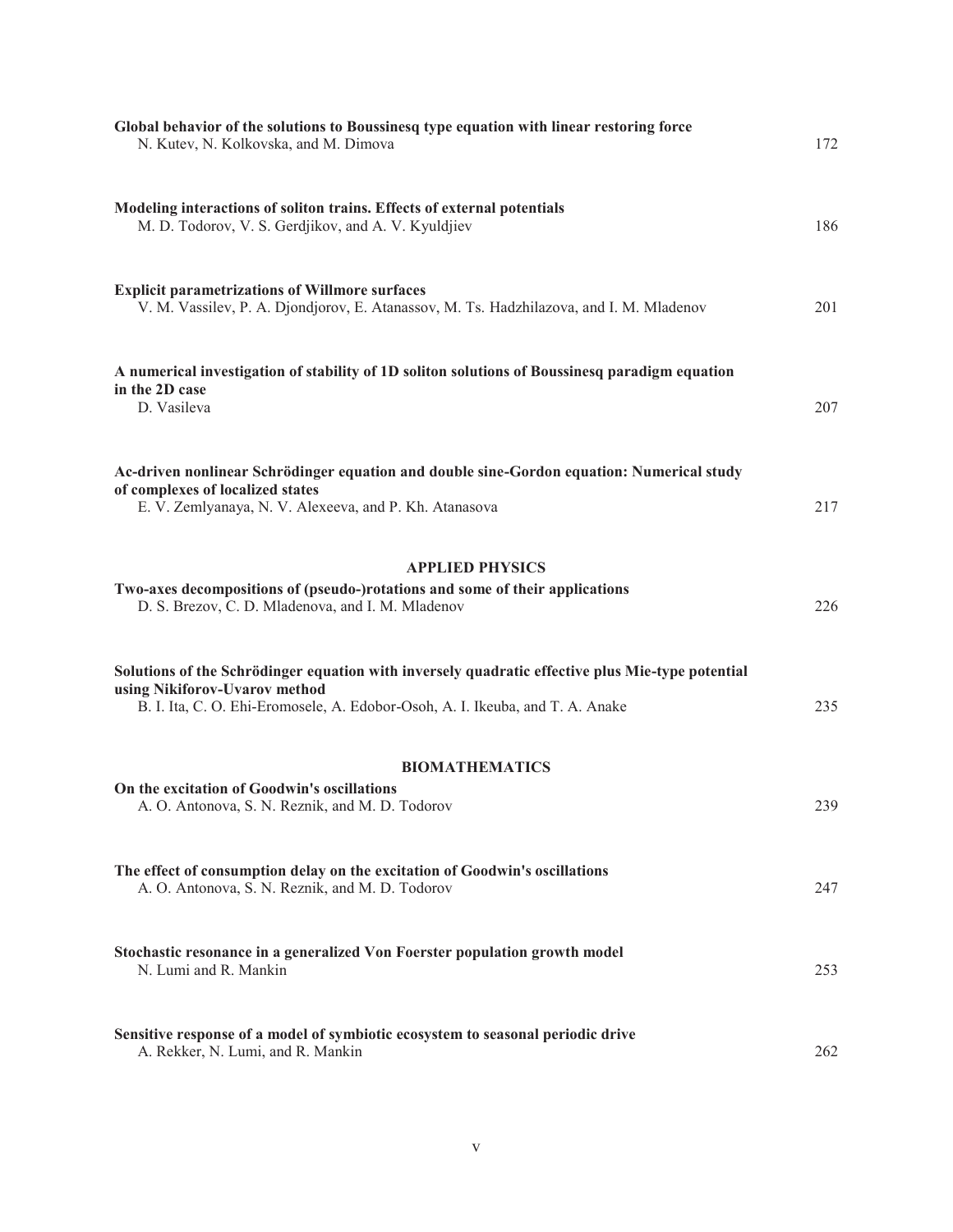| <b>COMPUTER SCIENCE</b>                                                                                                                                                                |     |
|----------------------------------------------------------------------------------------------------------------------------------------------------------------------------------------|-----|
| Frequency-dependent performance analysis of a parallel DSP-based computer system<br>Ch. S. Christou                                                                                    | 270 |
| Multicriteria analysis of ontologically represented information<br>K. Wasielewska, M. Ganzha, M. Paprzycki, C. Bădică, M. Ivanovic, and I. Lirkov                                      | 281 |
| <b>CONTINUUM MECHANICS</b><br>Thermoacoustic waves in a cylindrical Couette rarefied gas flow<br>P. Gospodinov, V. Roussinov, and D. Dankov                                            | 296 |
| Numerical simulation of the dynamics of a liquid crystal in the case of plane strain using GPUs<br>O. V. Sadovskaya                                                                    | 303 |
| Equations of the dynamics of a liquid crystal under the influence of weak mechanical<br>and thermal perturbations<br>V. M. Sadovskii                                                   | 311 |
| Strouhal number analysis for a Karman vortex gas flow past a square in a microchannel<br>at low Mach number<br>K. Shterey and S. Stefanov                                              | 319 |
| Dynamic fracture of functionally graded magnetoelectroelastic composite materials<br>Y. Stoynov and P. Dineva                                                                          | 327 |
| Carreau model for oscillatory blood flow in a tube<br>S. Tabakova, E. Nikolova, and St. Radev                                                                                          | 336 |
| <b>MATHEMATICAL PHYSICS AND APPLIED ANALYSIS</b><br>Transformations preserving nonsingularity, trace and spectrum of matrices<br>R. Brociek, M. Pleszczyński, R. Wituła, and P. Lorenc | 344 |
| A non-radial model for evaluating multiperiod aggregative efficiency<br>A. Hadi-Vencheh and A. Esmaeilzadeh                                                                            | 349 |
| Generalization of Eulerian numbers and their application<br>E. Hetmaniok, M. Pleszczyński, R. Wituła, and P. Lorenc                                                                    | 354 |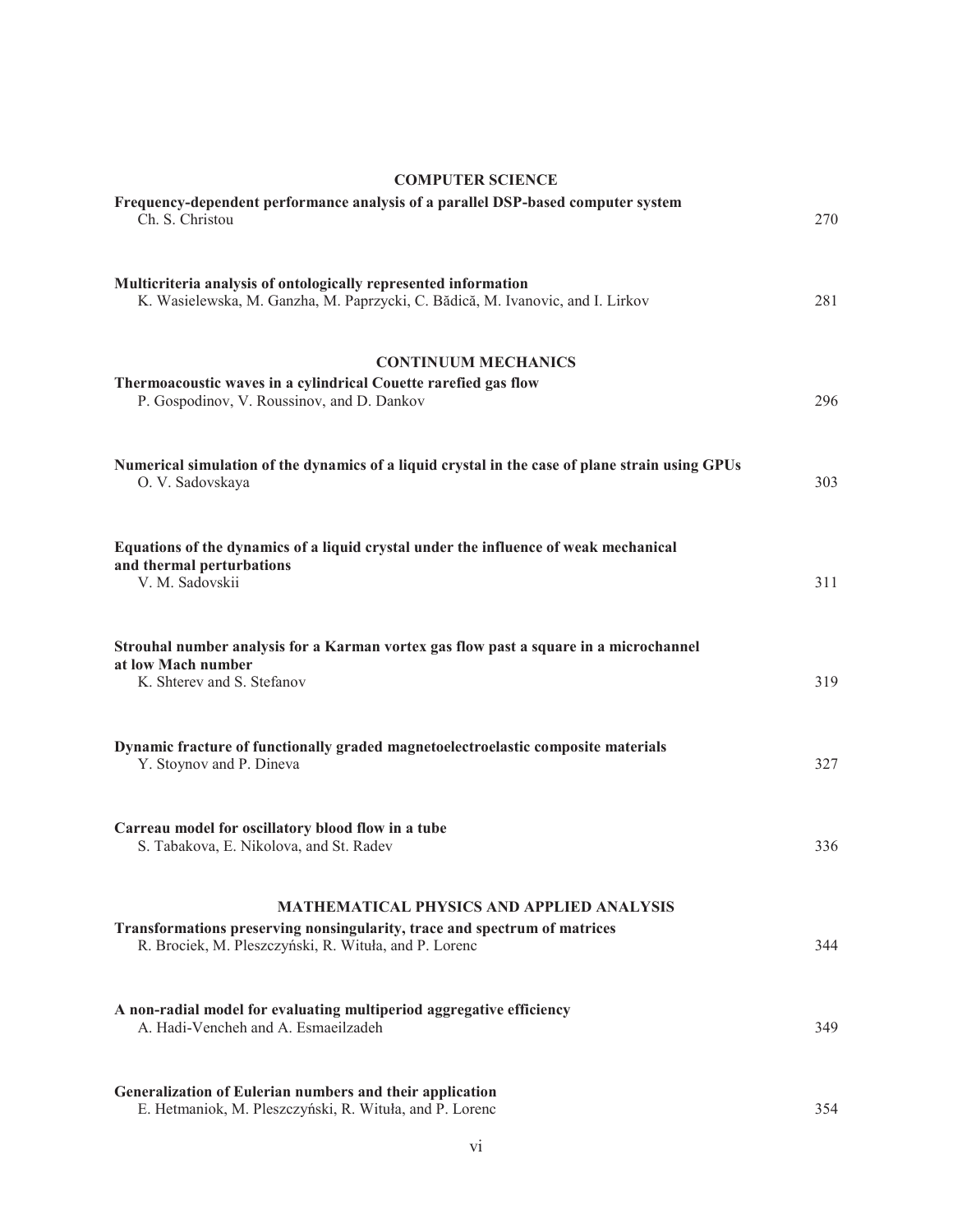| Solutions of the Schrödinger equation with inversely quadratic Hellmann plus inversely<br>quadratic potential using Nikiforov-Uvarov method<br>B. I. Ita, C. O. Ehi-Eromosele, A. Edobor-Osoh, and A. I. Ikeuba | 360 |
|-----------------------------------------------------------------------------------------------------------------------------------------------------------------------------------------------------------------|-----|
| Some estimates below the modulus of some integrals of the unit circle<br>T. S. Stoyanov                                                                                                                         | 363 |
| On certain approximation problem in normed spaces<br>R. Wituła, E. Hetmaniok, K. Kaczmarek, and D. Słota                                                                                                        | 368 |
| <b>NUMERICAL METHODS</b>                                                                                                                                                                                        |     |
| Recovery of a boundary function by observation data in a problem for the shallow water model<br>E. Dementyeva, E. Karepova, and V. Shaidurov                                                                    | 373 |
| A numerical solution of Falkner-Skan equation via a shifted Chebyshev collocation method<br>M. T. Kajani, M. Maleki, and M. Allame                                                                              | 381 |
| A nonclassical Radau collocation method for solving the Lane-Emden equations of the polytropic<br>index $4.75 \leq \alpha \leq 5$<br>M. D. Tirani, M. Maleki, and M. T. Kajani                                  | 387 |
| <b>SCIENTIFIC COMPUTING</b>                                                                                                                                                                                     |     |
| Solution of Falkner-Skan equation with heat transfer using a Legendre collocation method<br>M. Allame, M. Maleki, and M. T. Kajani                                                                              | 394 |
| Implementation of the Euler-Lagrange and poisson equations to extract one connected region<br>A. Bowden, M. D. Todorov, and N. M. Sirakov                                                                       | 400 |
| Application of the homotopy analysis method for solving the two-dimensional steady-state heat<br>conduction problem<br>R. Brociek, E. Hetmaniok, and D. Słota                                                   | 408 |
| Renewable energy potential in Bulgaria - Some computer simulations results<br>K. Ganev, G. Jordanov, G. Gadzhev, N. Miloshev, D. Syrakov, and M. Prodanova                                                      | 414 |
| Mathematical modeling of heat transfer problems in the permafrost<br>V. F. Gornov, S. P. Stepanov, M. V. Vasilyeva, and V. I. Vasilyev                                                                          | 424 |